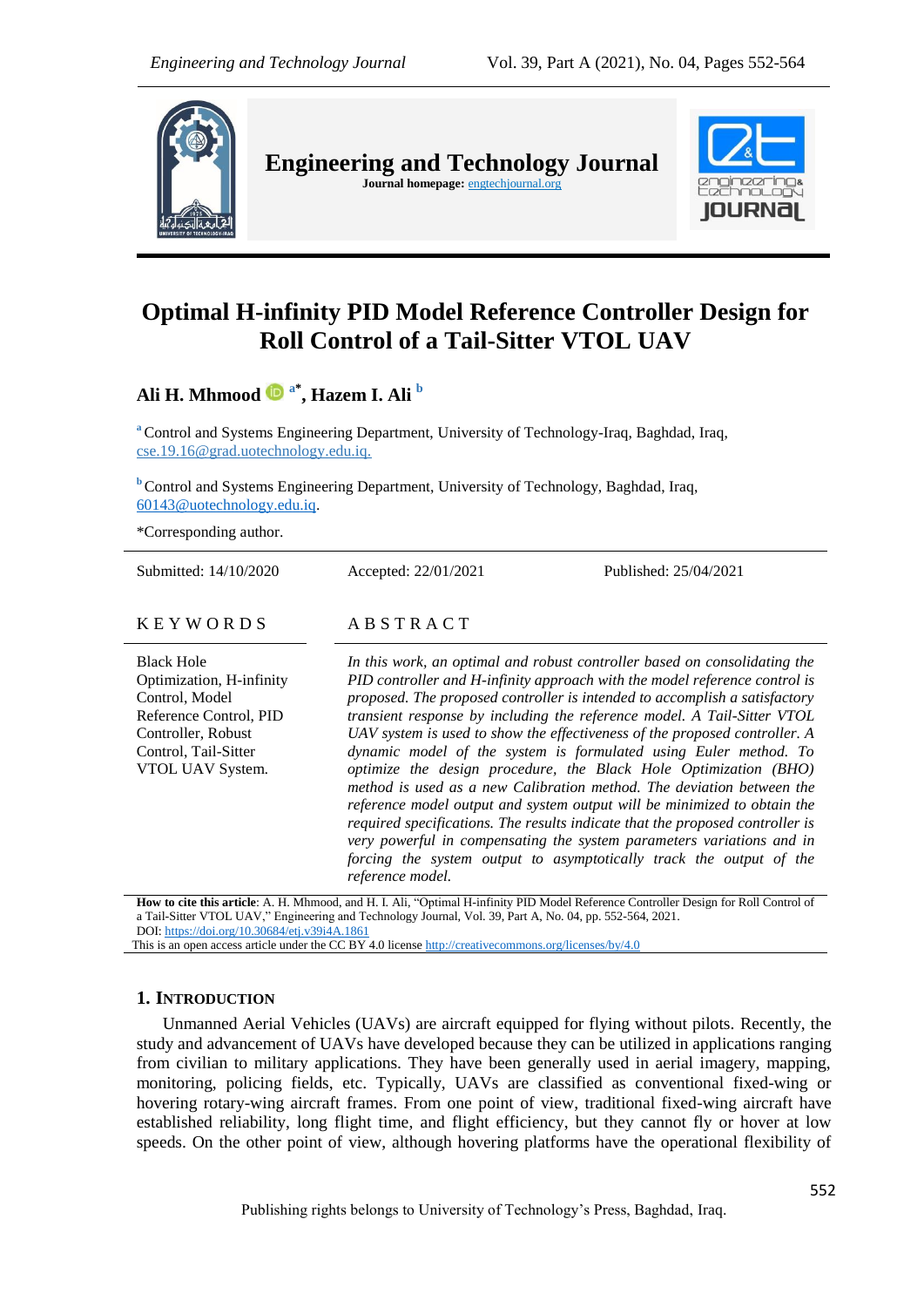having the option to take-off vertically, hover, and land vertically, they typically have drawbacks in forwarding flight, such as low speed and helpless continuance [1].

The vertical takeoff and landing (VTOL) platform, which is combining a rotary-wing aircraft's maneuverability with the high-level flight efficiency of a fixed-wing aircraft, has recently attracted much attention. A VTOL aircraft have intrinsic focal points on account of its hovering capabilities and provide many advantages in contrast to quad-rotor aircraft, such as high energy autonomy. There are various ways to execute VTOL maneuvers such as tilting-rotor, tilting-wing, thrust-vectoring, tail-sitting, etc. The easiest way is tail-sitting since the VTOL maneuver does not require extra actuators. A simple mechanism is desirable for UAVs as weight savings are important for the VTOL maneuver and have a cost-saving advantage [2].

A tail-sitter, as shown in Figure 1, is the simplest type of VTOL UAV aircraft taking off and landing on its tail, then horizontally tilting for forwarding flight. This type does not require additional actuators. It does not need a runway for release and recovery compared to traditional designs, because it has far greater operational flexibility and can fly from any small free space [3].



**Figure 1: A tail-sitter VTOL UAV Aircraft [4]**

There have been many approaches to control a tail-sitter VTOL UAV system, including the PID regulator [4], the model predictive controller [5], sliding mode control [6], disturbance observerbased (DOB) controller using  $H_{\infty}$  synthesis [7], active disturbance rejection control (ADRC) for attitude controller [8], and nonlinear robust controller [9]. As per past studies, a tail-sitter VTOL aircraft exhibits a natural unstable behavior in vertical flight. Also, during hover mode, tail-sitters have complex flight dynamics due to system uncertainties and external disturbances. In [4], the PID controller has been used to control the tail-sitter VTOL aircraft. The conventional PID design procedure was based on a plant with constant parameters. However, the design of a feasible controller should involve the analysis of the robustness of the parameters uncertainty, stability, and performance.

Robust control is the study and design of control systems when perturbations (uncertainties and disturbances) exist. One of the popular and powerful approaches in robust control system design is the H-infinity control. H-infinity control is an efficient method to reject disturbance and noise of the control systems as well as to compensate for system uncertainties, but the H-infinity control design approach may not achieve the required transient response specification. Therefore, a suitable model reference can be implemented to achieve asymptotic tracking of prescribed limits, and its performance is used as a required response [10, 11].

Control engineers are leaning towards simple controllers like PIDs, but H-infinity PID control software has not been previously available. Therefore, PID controllers need to be tuned rather than optimized. After the year 2010, the PID controller can be used within the H-infinity procedure and the H-infinity PID controller can now be optimized [12].

This paper aims to design an optimal H-infinity PID model reference controller to stabilize the rolling position of a tail-sitter VTOL aircraft during hovering flight. The Black Hole Optimization (BHO) algorithm is used to optimize the design procedure of the proposed controller.

The objectives of the proposed controller are: compensating for plant uncertainties, rejecting the external disturbances and control system measurement noise, and providing the asymptotic tracking to make the actual system model asymptotically tracks the reference model.

The rest of this paper is divided into the following sections. Section 2 describes the process of the BHO algorithm. The system modeling of a tail-sitter VTOL aircraft is given in the third section. In section 4, the controller design is presented. Section 5 introduces the simulation results and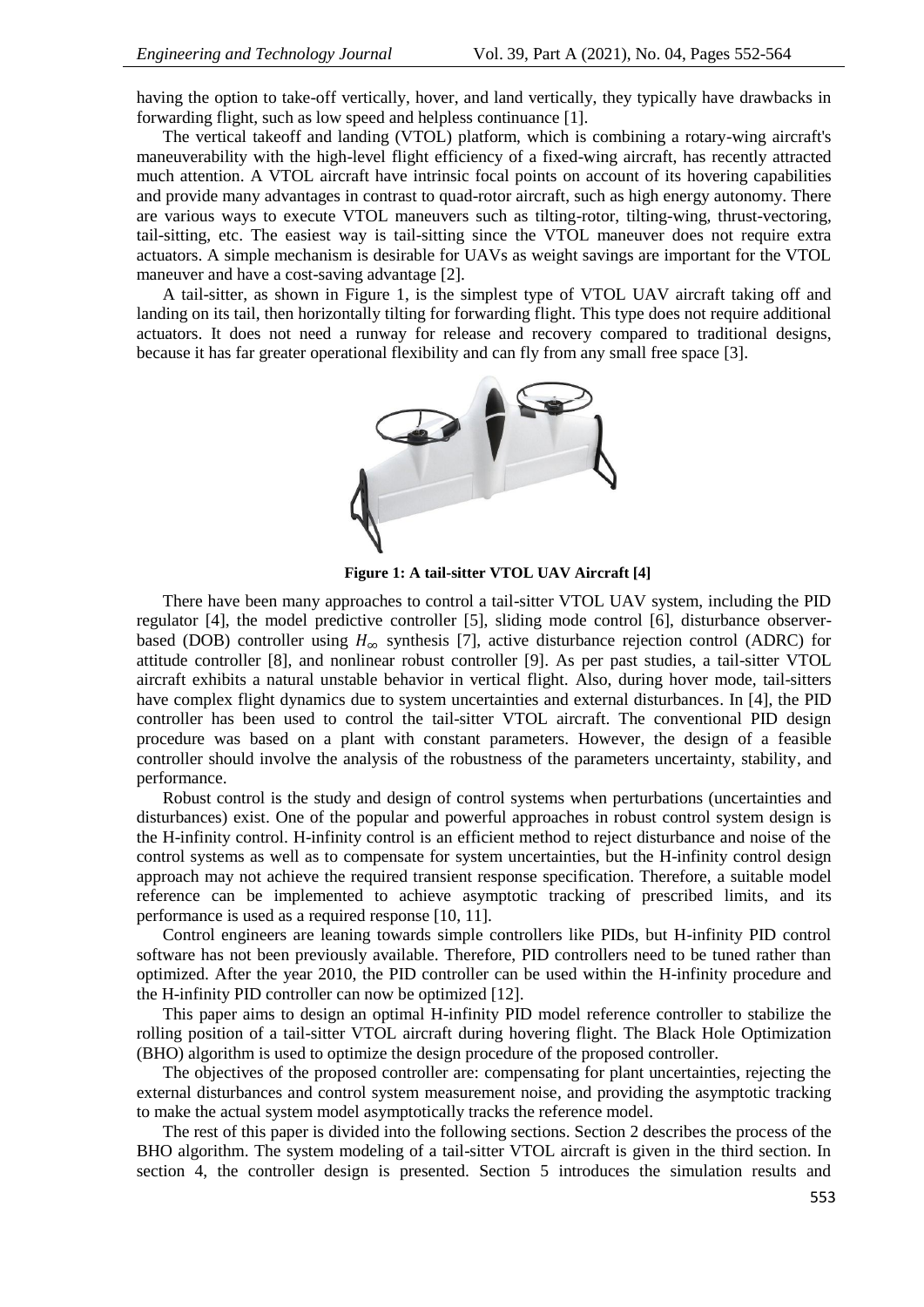discussions for applying the proposed controller to the system. Finally, the conclusion is given in section 6.

# **2. BLACK HOLE OPTIMIZATION (BHO) METHOD**

The BHO is a powerful metaheuristic population-based optimization method inspired by the black hole phenomenon. Like other population-based algorithms, the BHO algorithm begins with an initial population of candidate solutions to an optimization problem and an objective function calculated for them. The definition of a black hole (BH) is an object in space with a huge fastened mass. Therefore, Neighborhood objects have no possibilities to get away from their gravitational force. Anything, even light particles, will fall into a BH and vanish from our universe. As this method is a population-based algorithm, an initial population of candidate solutions to a given problem is created and distributed randomly in the search space with an objective function computed for them. After that, the best candidate is chosen at each iteration to be the black hole, and the rest form the stars. The evolution of the population is achieved by moving all the candidates, in each iteration, towards the best candidate (the black hole) based on their current location and random number according to the following formula [13]:

$$
x_i(t+1) = x_i(t) + rand \times (x_{BH} - x_i(t)), \quad i = 1, 2, ..., N
$$
 (1)

where  $x_i(t + 1)$  and  $x_i(t)$  are the locations of the ith star at the iterations  $(t + 1)$  and  $(t)$ , respectively,  $x_{BH}$  is the location of the black hole in the search space, rand is a random number in the interval  $[0,1]$  and N is the number of stars. Next, the black hole starts gulping the closest stars. When the stars enter within the range of BH (or the event horizon), they are sucked up and replaced by newly created random candidates in search space. In BHO algorithm, the event horizon radius is determined as follows [13]:

$$
R = \frac{f_{BH}}{\sum_{i=1}^{N} f_i} \tag{2}
$$

where  $f_{BH}$  is the fitness value of the black hole and  $f_i$  is the fitness value of the *i*th star. As a star moves towards the black hole, a location with a lower cost than the black hole may be reached. In such a situation, the black hole moves to the star's location and vice versa. Then, the BHO algorithm starts with a new black hole in the new location, and then stars move to that new location. Figure 2 illustrates just how well the BHO algorithm determines the optimized values. The Black Hole Optimization method has two major advantages. First, it has a simple structure, so it is easy to implement. Secondly, it is liberated from parameter tuning issues [13].

The BHO algorithm's functionality is to find the optimal parameters for the proposed controller and the performance weighting function. Firstly, specify the number of populations and the problem parameters, which are the parameters that require optimization. Then, specify the cost function representing the performance index to be minimized. The optimized parameters are determined continuously. Consequently, the best cost, on each iteration, is calculated. Finally, the number of iterations depends on whether an acceptable solution is reached or the maximum number of iterations is exceeded. After a while, all the best costs would become the same, this means that there are no other best solutions. At this point, the algorithm should be stopped [14].

### **3. TAIL SITTER VTOL AIRCRAFT SYSTEM MODEL**

Modeling of a VTOL aircraft is described in this section. The first phase in a system controlling is to derive a mathematical model for it. The behavior of each of the system components can be extracted from fundamental physics. Figure 3 shows the VTOL aircraft schematic system during the flight mode. The VTOL aircraft is treated as a solid vehicle flying in aerospace and it is subjected to torques and forces applied to its frame depending on the type of object assumed. The VTOL aircraft needs high precision during landing and take-off maneuvers, so this flying object must be configured to control roll, pitch, and yaw actions in a restricted area [4].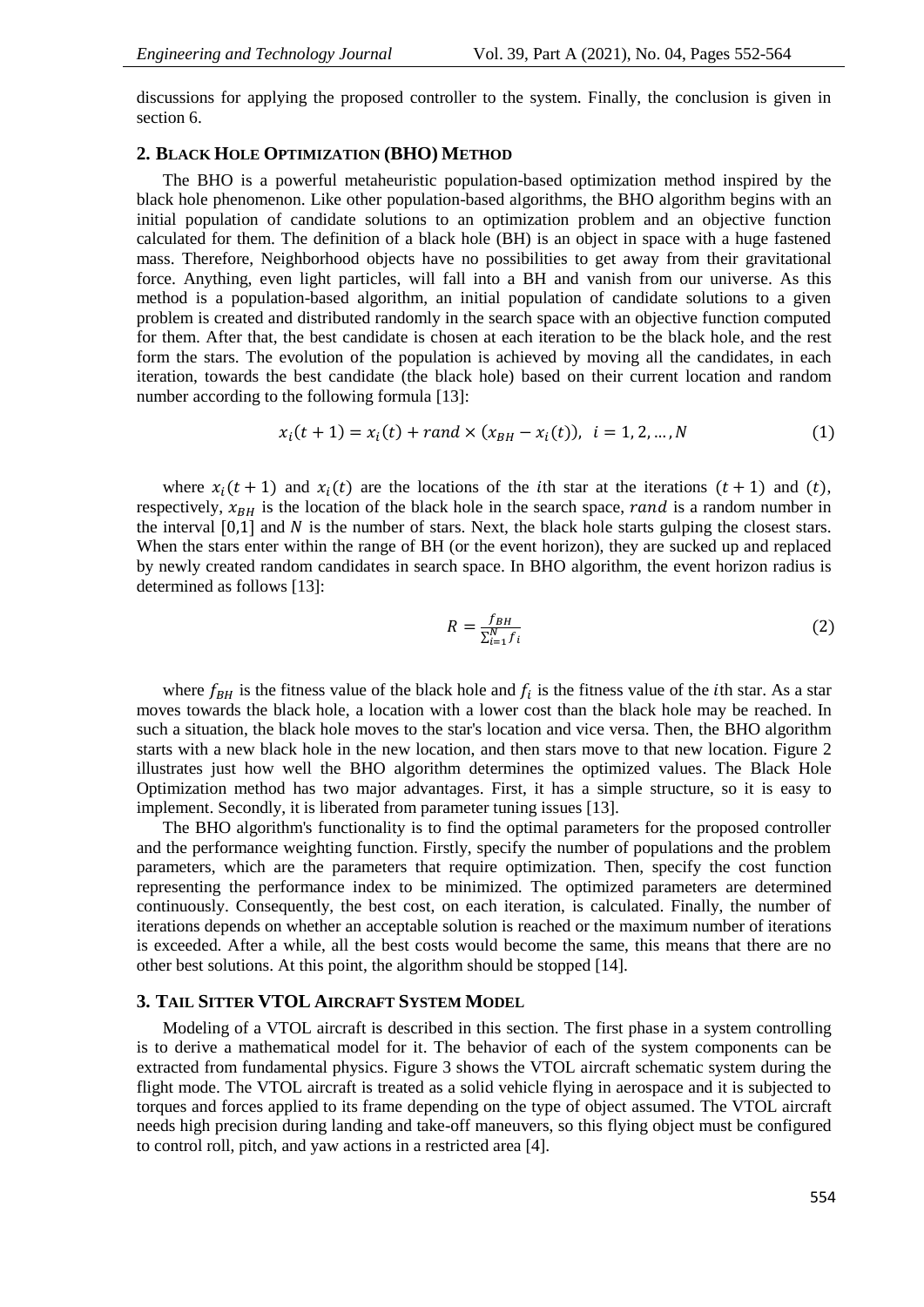

**Figure 2: The BHO Algorithm flowchart**



**Figure 3: VTOL aircraft system schematic during the flight mode [6]**

This paper aims to design an optimal H-infinity PID model reference controller capable of stabilizing the VTOL aircraft during hover flight, via controlling its rolling motion. The following assumptions are required for the modeling procedure:

**Assumption 1** The aircraft is assumed to fly over a small local area on Earth that supports the use of the Flat-Earth model equations [15].

**Assumption 2** The mass of the blades and elevons is neglected [1].

**Assumption 3** For convenience, the vehicle's yaw and roll damping are not included in the model.

The model is derived from the analysis of the orientation of the VTOL aircraft in the inertial reference frame by the three Euler angles yaw, pitch, and roll. Euler angles are widely used in aerodynamic application fields. Based on Newton's motion equations, the set of behavior equations can be represented in terms of the following differential equations [4, 6].

$$
\dot{P} = \frac{(J_y - J_z)QR}{J_x} + \frac{l}{J_x} \tag{3}
$$

$$
\dot{Q} = \frac{(J_z - J_x)RP}{J_y} + \frac{m}{J_y} \tag{4}
$$

555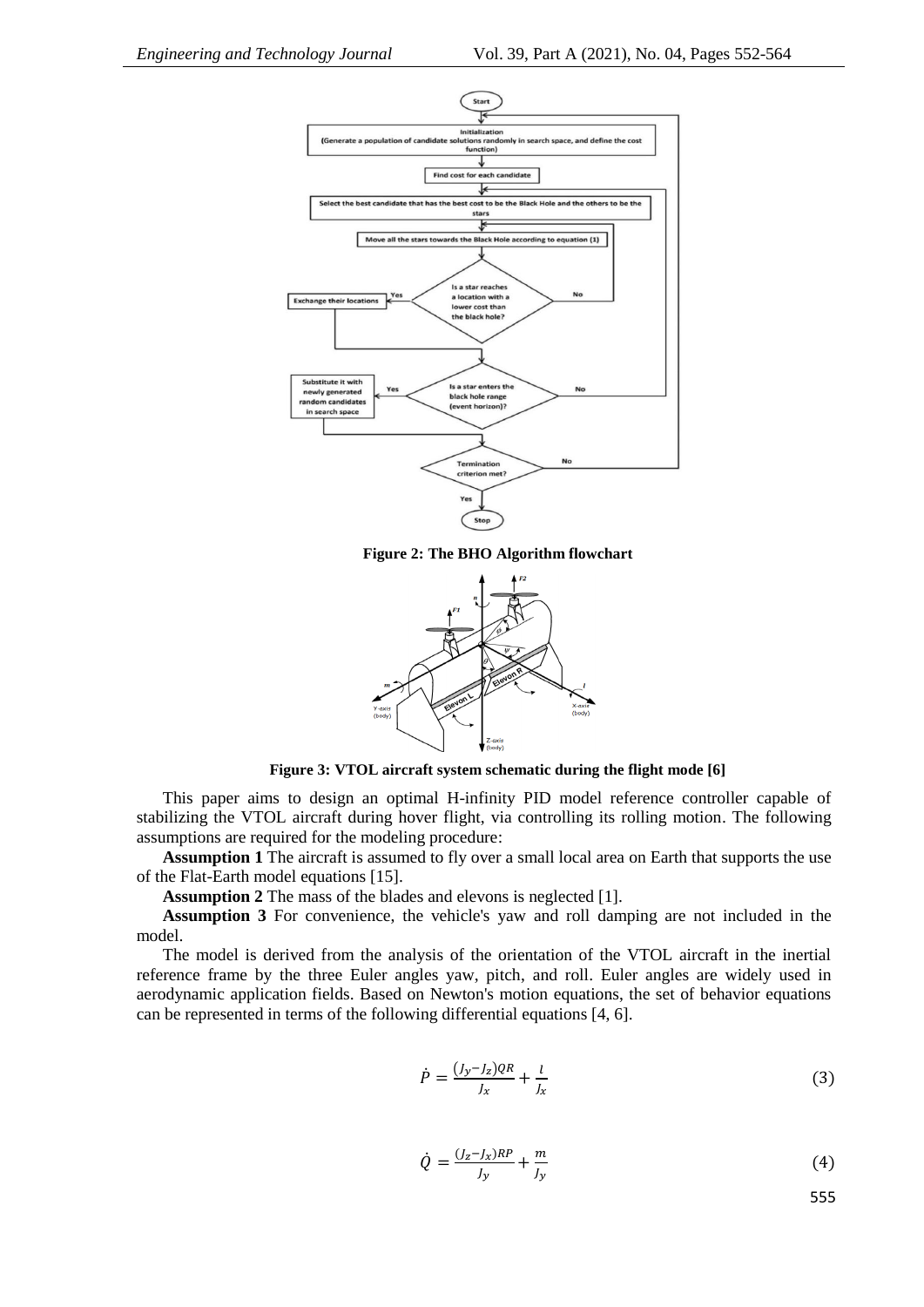$$
\dot{R} = \frac{(J_x - J_y)PQ}{J_z} + \frac{n}{J_z} \tag{5}
$$

where [4]:

 $\omega^b = [P \ Q \ R]^T$  represents the angular velocity for the body frame  $(X, Y, Z)$ , which is rotated to the north-east-down (NED) reference frame  $(x, y, z)$ .

 $T = \begin{bmatrix} l & m & n \end{bmatrix}^T$  is the torque applied to the center of mass of the VTOL aircraft in the body frame.

 $J_x, J_y$  and  $J_z$  are the diagonal elements of the diagonal inertia matrix J of the VTOL aircraft:

$$
J = \begin{bmatrix} J_x & 0 & 0 \\ 0 & J_y & 0 \\ 0 & 0 & J_z \end{bmatrix}
$$
 (6)

To obtain the roll angle dynamics, only the roll subsystem is considered. In this situation, the pitch and yaw rates are assumed to be zero. The aircraft can be studied as a Planar Vertical Take-off and Landing (PVTOL) flight platform [16]. This means that pitch and yaw motion will be controlled by appropriate control laws in which  $(Q = R = 0)$  is satisfied. Then, using equations (3), (4), and (5), the rotational dynamics of the roll angle can be described by [6]:

$$
\ddot{\phi} = \frac{l}{J_x} \tag{7}
$$

One can determine moments  $l$  as [6]:

$$
l = Fd - C_l \dot{\phi} \tag{8}
$$

where  $\vec{F}$  is the difference in force between the right and the left rotors which represents the external thrust moment applied to the center of mass of the VTOL aircraft in the body frame (the control signal  $u$ ). It can be expressed as [4]:

$$
F = F_1 - F_2 = u \tag{9}
$$

d refers to the distance of each rotor from the center of the mass of the VTOL aircraft and  $C_l$  is known as a roll damping derivative [4].

Substituting (8) in (7) gives [4]:

$$
\ddot{\phi} = -\frac{c_l}{l_x} \dot{\phi} + \frac{d}{l_x} F \tag{10}
$$

Letting  $x = [x_1 \ x_2]^T = [\phi \ \dot{\phi}]^T \in \mathbb{R}^2$  be the state vector of the system,  $y = \phi = x_1 \in \mathbb{R}$  be the controlled output and  $u = F \in \mathcal{R}$  be the control input. The system's standard equation description can be written as:

$$
\dot{x}_1 = x_2 \dot{x}_2 = -\frac{c_1}{J_x} x_1 + \frac{d}{J_x} x_2 y = x_1 \tag{11}
$$

Besides, the state equation can be written in matrix notation as:

$$
\begin{bmatrix} \dot{x}_1 \\ \dot{x}_2 \end{bmatrix} = \begin{bmatrix} 0 & 1 \\ 0 & -\frac{c_l}{J_x} \end{bmatrix} \begin{bmatrix} x_1 \\ x_2 \end{bmatrix} + \begin{bmatrix} 0 \\ 1 \end{bmatrix} \left(\frac{d}{J_x}\right) u \tag{12}
$$

The system dynamics become:

$$
\dot{x} = Ax + B\Lambda u \tag{13}
$$

556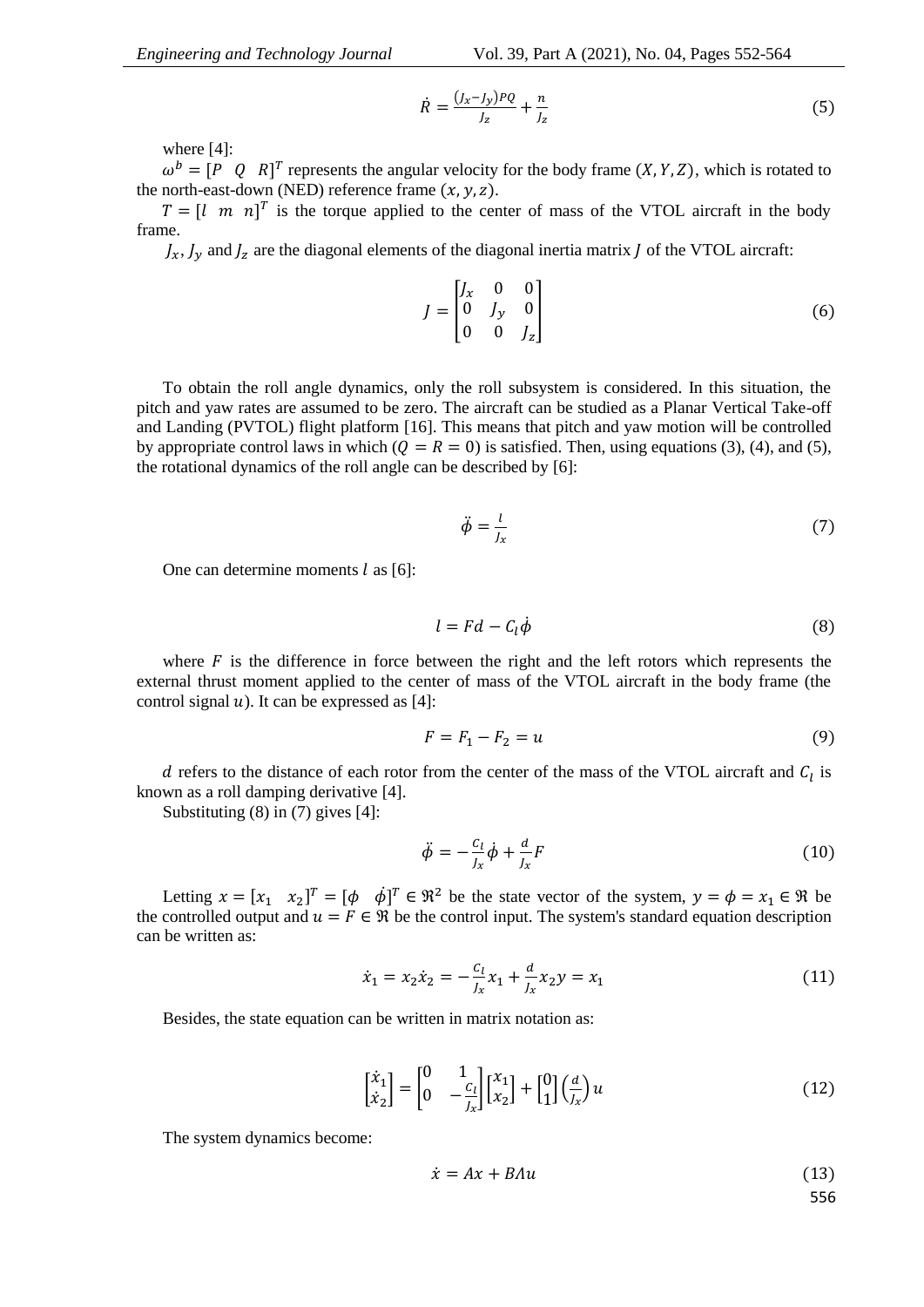where  $B \in \mathbb{R}^{2 \times 1}$  is the known control matrix, while  $A \in \mathbb{R}^{2 \times 2}$  and  $A \in \mathbb{R}^{1 \times 1}$  are unknown constant matrices. Also, it is assumed that  $\Lambda$  is a diagonal matrix with positive entries and the pair  $(A, BA)$  is controllable. The modeling errors are introduced as uncertainty in A and A matrices. The parameters d,  $C_l$  and  $J_x$  are considered to be uncertain with  $\pm 10\%$  tolerances for each of them. The nominal values, upper, and lower bounds of the system parameters are listed in Table I.

| <b>Parameters</b> | Lower bounds                | <b>Nominal values</b>                | <b>Upper bounds</b>             |
|-------------------|-----------------------------|--------------------------------------|---------------------------------|
|                   | $0.18 \; \mathrm{m}$        | $0.2 \text{ m}$                      | $0.22 \; \mathrm{m}$            |
|                   | 0.324                       | 0.36                                 | 0.396                           |
|                   | $0.01296$ kg.m <sup>2</sup> | $0.0144 \text{ kg} \cdot \text{m}^2$ | $0.01584 \text{ kg}.\text{m}^2$ |

**Table I: List of system parameters [4]**

# **4. CONTROLLER DESIGN**

In this section, the proposed controller is designed. The H-infinity control approach has been used to design an optimal PID controller for a tail-sitter VTOL aircraft system in such a way that the following requirements are met [17]:

- Robust stability and robust performance for different model parameter variations.
- Disturbance rejection and measurement noise attenuation.
- Low control effort.
- Low closed-loop bandwidth.
- The selected reference model specifications.

The performance analysis in H-infinity control is defined in terms of sensitivity function  $S(s)$ and complementary sensitivity function  $T(s)$  where [18]:

$$
S(s) = \frac{1}{1 + G K(s)}\tag{14}
$$

$$
T(s) = \frac{GK(s)}{1 + GK(s)}\tag{15}
$$

and  $S(s) + T(s) = 1$ .

The H-infinity control design has the flexibility to handle both structured and unstructured uncertainties. However, it is hard to work with structured uncertainty shapes. The solution is to replace these complicated structured uncertainty shapes with unstructured ones. Therefore, the unstructured multiplicative uncertainty model can be used to represent the plant with structured uncertainties [19]. Multiplicative perturbation model is relative or percentage uncertainty, where all that is assumed to be known about perturbation is that all right-hand poles (RHPs) of the real plant model  $G_n(s)$  are entirely included in the nominal model  $G(s)$  and they must have a finite known upper bound [18]. Figure 4 demonstrates the standard overall block diagram of the controlled system with system uncertainties and weighting functions. In this figure,  $r \in \Re$  represent the external command signal,  $d \in \mathcal{R}$  is the external disturbance signal,  $y_{ref} \in \mathcal{R}$  refer to the reference model output and  $e_r(t) \in \Re$  is called the tracking error, which is the difference between reference model output  $y_{ref}$  and the output of the actual system y.  $W_n(s)$  represents the performance weighting function associated with performance requirements, which is used to convey specifications on the shape of the output sensitivity function  $S(s)$ , while  $W_m(s)$  represents the multiplicative uncertainty weighting function calculated to cover  $\pm 10$  percent variance of the system parameters d,  $C_l$  and  $J_x$ .



**Figure 4: Block Diagram of the overall control system with weighting functions**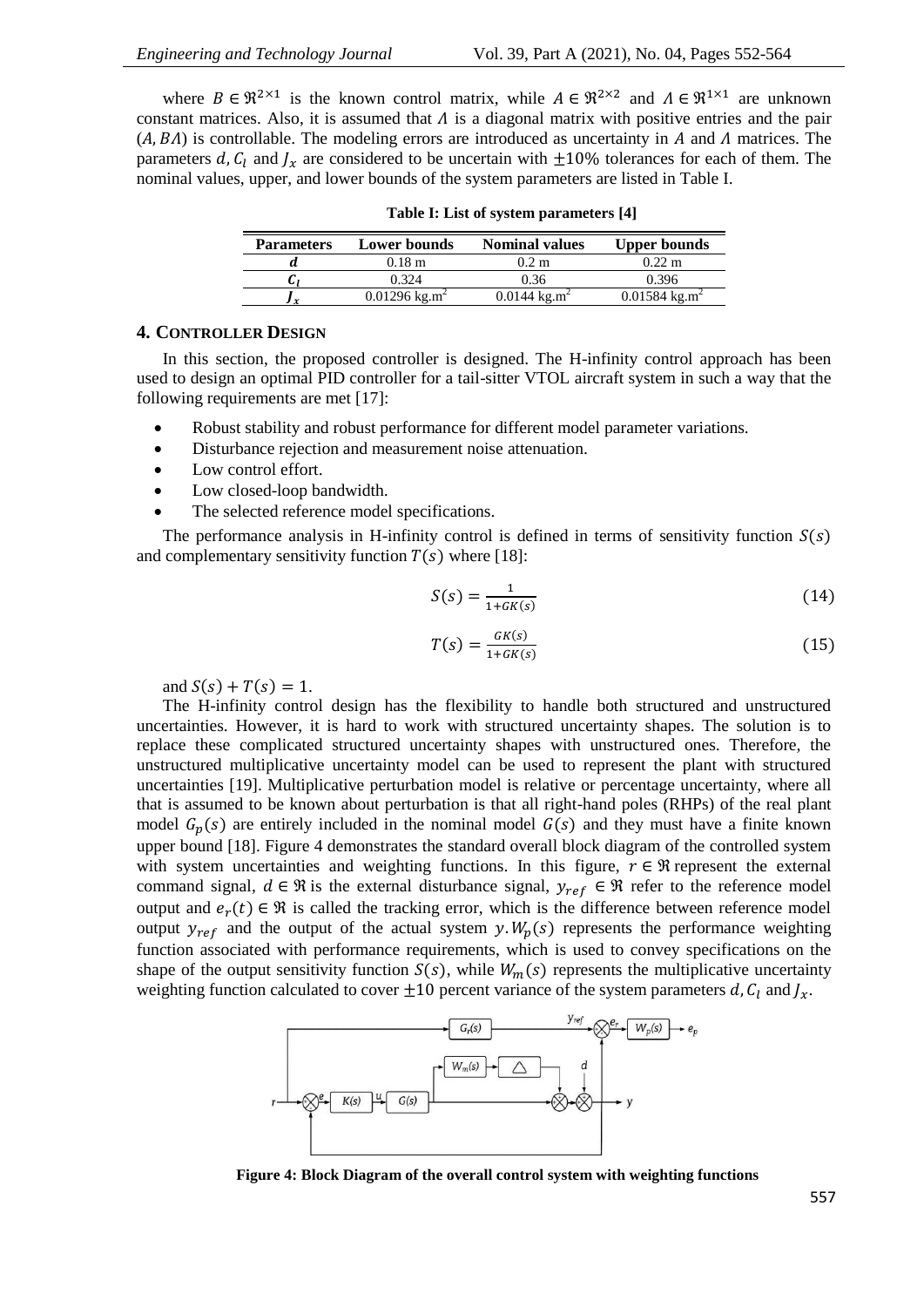The conditions of robust stability, in the situation of multiplicative uncertainty, are the control system with stabilizing controller  $K(s)$  must be nominally stable (the controller stabilizes the nominal model  $G(s)$ ) and [17]:

$$
||W_m T||_{\infty} < 1 \tag{16}
$$

The conditions of robust performance for a control system with multiplicative uncertainty are: the control system with stabilizing controller  $K(s)$  must be nominally stable and  $\mu < 1$ , where [17]:

$$
\mu = \|W_p S + W_m T\|_{\infty} \tag{17}
$$

One of the essential phases of the H-infinity control approach is the choice of weighting functions for a particular design problem. After selecting the nominal model of the plant, the uncertainty weighting function is obtained by representing the plant uncertainties as a multiplicative uncertainty model according to the following equation [19]:

$$
G_p(s) = G(s)\left(1 + \Delta_m(s)\right) \tag{18}
$$

where  $G_p(s)$  represents the actual plant model in terms of the uncertain system parameters,  $G(s)$ is the plant nominal model in terms of nominal values of the uncertain parameters and  $\Delta_m(s)$  is the multiplicative uncertainty model. From Eq. (18), the multiplicative uncertainty model can be written as [19]:

$$
\Delta_m(s) = \frac{G_p(s) - G(s)}{G(s)}\tag{19}
$$

Also, from [18]:

$$
\Delta_m(s) = W_m(s)\tilde{\Delta}(s) \tag{20}
$$

where  $W_m(s)$  represents the uncertainty weighting function whose magnitude equals the upper bound of the multiplicative uncertainties  $P_m(w)$ :

$$
|W_m(jw)| = P_m(w) \quad \forall w \tag{21}
$$

and  $|\tilde{\Delta}(jw)| \leq 1$ . It is known that, from [20], the perturbed system geometrically can be thought of as a point in a ball that contains the nominal model and other members of the plant model family. The uncertainty weighting function is extracted from the upper bound of the multiplicative uncertainty model to cover all the points in a ball of uncertainty. Therefore, using Eq. (19), the uncertainty weighting function is determined by utilizing the curve fitting commands in MATLAB such that  $|\tilde{\Delta}(iw)| \le 1$  for all w [19]. The resulting uncertainty weight is:

$$
W_m(s) = \frac{13.04 s + 137.5}{s + 851.1}
$$
 (22)

The selected form of the performance weighting function [18]:

$$
W_p(s) = \frac{\frac{1}{M_s}s + \omega_B}{s + \omega_B e_{ss}}\tag{23}
$$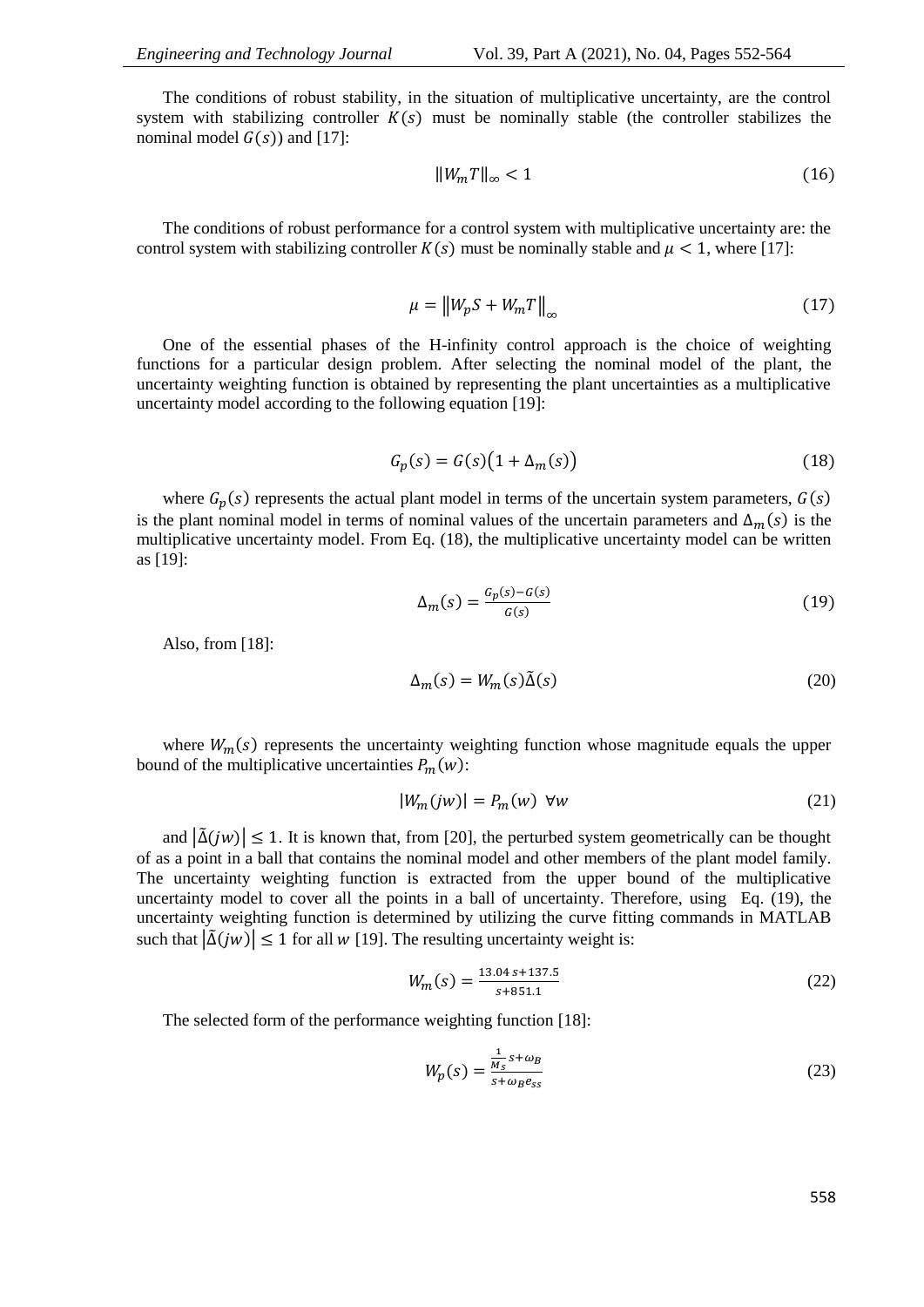where  $\omega_B$  is the minimal acceptable bandwidth to help in achieving adequate robustness,  $M_S$  is the maximum peak of the magnitude of sensitivity function  $S(s)$ . Typically, it is required that  $M<sub>S</sub>$  < 2 to prevent high-frequency noise amplification and  $e<sub>ss</sub>$  is the allowed steady-state error [18].

The PID controllers have always been the most popular in many industrial processes. The transfer function of PID controller is:

$$
K(s) = \frac{U(s)}{E(s)} = K_p + \frac{K_i}{s} + K_d \, s \tag{24}
$$

where  $K_p, K_i$  and  $K_d$  are the proportional, integral, and derivative PID gains (controller parameters) [21].

The H-infinity optimal control design approach may not meet the appropriate transient response specification. To overcome this scenario, an effective reference model may be applied and its output is used as the required response [22]. The specifications are mostly presented in terms of the standard quantity of rising time, settling time, overshoot, and steady-state error of time response. The step response of the standard second-order system is commonly used to describe the time-domain specifications as a reference model [23]. The reference model has important properties such as having to be stable, chosen so that the DC gain of the reference transfer function becomes unity, it is not part of the feedback design and therefore does not contribute to the transfer function of the closed-loop system [24]. The transfer function of the standard second-order system is given by:

$$
G_r(s) = \frac{w_n^2}{s^2 + 2\xi w_n s + w_n^2}
$$
 (25)

where  $w_n$  is the natural frequency of the reference model and its value is chosen as 50 rad/s and  $\xi$  is the damping factor, which its value is chosen to be 0.85. Their duty is to manage and prepare the desired specifications. Therefore, the proposed controller is an effective controller developed on the foundations of the H-infinity control strategy to achieve robustness functionality and incorporated with the model reference control technique to attain the desired transient response characteristics. The proposed scheme is shown in Figure 5.

The parameters to be optimized are the PID controller parameters  $(K_p, K_i \text{ and } K_d)$  and the parameters of the performance weighting function ( $\omega_B$ ,  $M_s$  and  $e_{ss}$ ). Some analyses were carried out to distinguish the optimal parameters of both the performance weighting function and the controller to maintain a satisfactory transient response with good robustness. Since the requirements for robustness are  $||W_p S||_{\infty} < 1$  and  $||W_m T||_{\infty} < 1$ , it is desirable to impose the upper bounds of  $1/|W_p|$ and  $1/|W_m|$  on the magnitudes of S and T respectively. Instead of explicitly enforcing certain conditions, we may enforce a nearly identical condition [18]:

 $||N||_{\infty} < 1(26)$ 



**Figure 5: Block Diagram of the proposed Control System**

As an outcome of these tests, it has been shown that the following cost function is more efficient and consistent to achieve the objectives of the proposed controller: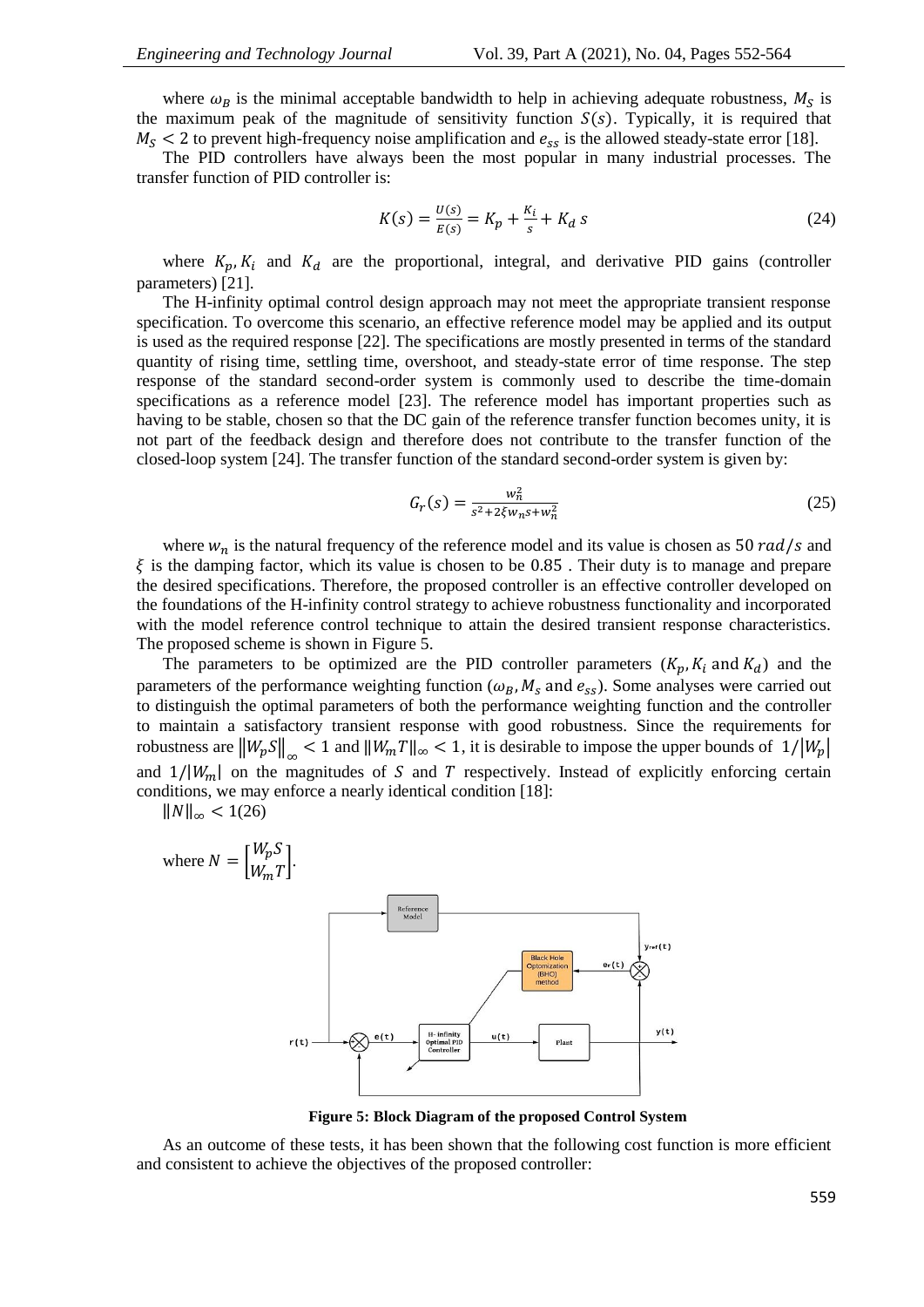$$
J(K_p, K_i, K_s, \omega_B, M_s, e_{ss}) = \int_{t_o}^{t_f} e_r(t)^2 dt + ||N||_{\infty}
$$
 (27)

where  $t_0$  and  $t_f$  are the initial and final time, respectively. It is interesting to make the system output globally asymptotically tracks the output of the reference model for all system parameter variations in the presence of system uncertainties. During this tracking, the closed-loop system signals remain bounded. Therefore, for any bounded reference roll angle, the control input  $u$  must be applied in such a manner that the tracking error  $e_r(t)$  globally asymptotically tends to be zero as  $(t \rightarrow \infty)$  [24]:

$$
\lim_{t \to \infty} |y_{ref} - y| = 0 \tag{28}
$$

#### **5. RESULTS AND DISCUSSION**

This section presents the simulation and implementation of the optimal H-infinity PID model reference controller, which is introduced in the previous section, for a tail-sitter VTOL UAV aircraft system using the BHO algorithm. The results are presented with and without the proposed controller, which expressly illustrates the expected benefits of the proposed control strategy. The amplitude of the required angle applied within all simulation results in this paper is (30 degrees). Figure 6 shows the open-loop and closed-loop system time responses before applying the proposed controller. According to this figure, it is very noticeable that the development of the controller is crucial to regulate the system and perform an appropriate performance. The BHO algorithm is therefore used to obtain the optimal parameters of the proposed controller  $K(s)$  and the performance weighting function  $W_p(s)$ . The optimization settings for BHO are given in Table II. Figure 7 indicates the cost function convergence rate of the BHO algorithm. It is shown that the convergence is fulfilled just after (150) iterations and the convergence minimization is established. The optimal parameters and their bounds are listed in Table III. Figure 8 shows the frequency response of nominal complementary sensitivity function  $T(s)$  and nominal sensitivity function  $S(s)$ . Figure 9 shows the frequency response of  $S(s)$  with the  $W_p(s)$  inverse, while Figure 10 shows the frequency response of  $T(s)$  with the inverse of the uncertainty weighting function  $W_m(s)$ . From the two figures mentioned earlier, it is noticed that the magnitudes of  $S(s)$  and  $T(s)$  for all frequencies are lower than the magnitudes of  $W_p(s)^{-1}$  and  $W_m(s)^{-1}$ , respectively, indicating that robust performance and robust stability conditions have been met. The roll control signal behavior is expressed in Figure 11. Figure 12 shows the time response specifications of the controlled system using an H-infinity optimal PID model reference controller. The output of the system using the proposed controller tracked the output of the reference model. Furthermore, it is shown that the proposed controller is capable of achieving good robust performance. The transient response specifications obtained by the proposed controller are shown in Table IV in comparison with those achieved by the conventional PID controller developed in [4]. As a result, the proposed controller has been very successful in getting a satisfactory transient response identified by the model reference technique, the output of which was used as the desired system output response.

The time response of the uncertain controlled system is shown in Figure 13. It shows that the stability of the system in the presence of plant uncertainties with  $\pm 10\%$  variations in the system parameters can be assured and the reference model being followed up. Figure 14 shows the controlled system's time response specifications for a different command signal, which is a train of steps 30, 45, 20, 60, and then back to 30 degrees, each step is applied for 1 second. The roll control signal of the aforementioned command signal is shown in Figure 15.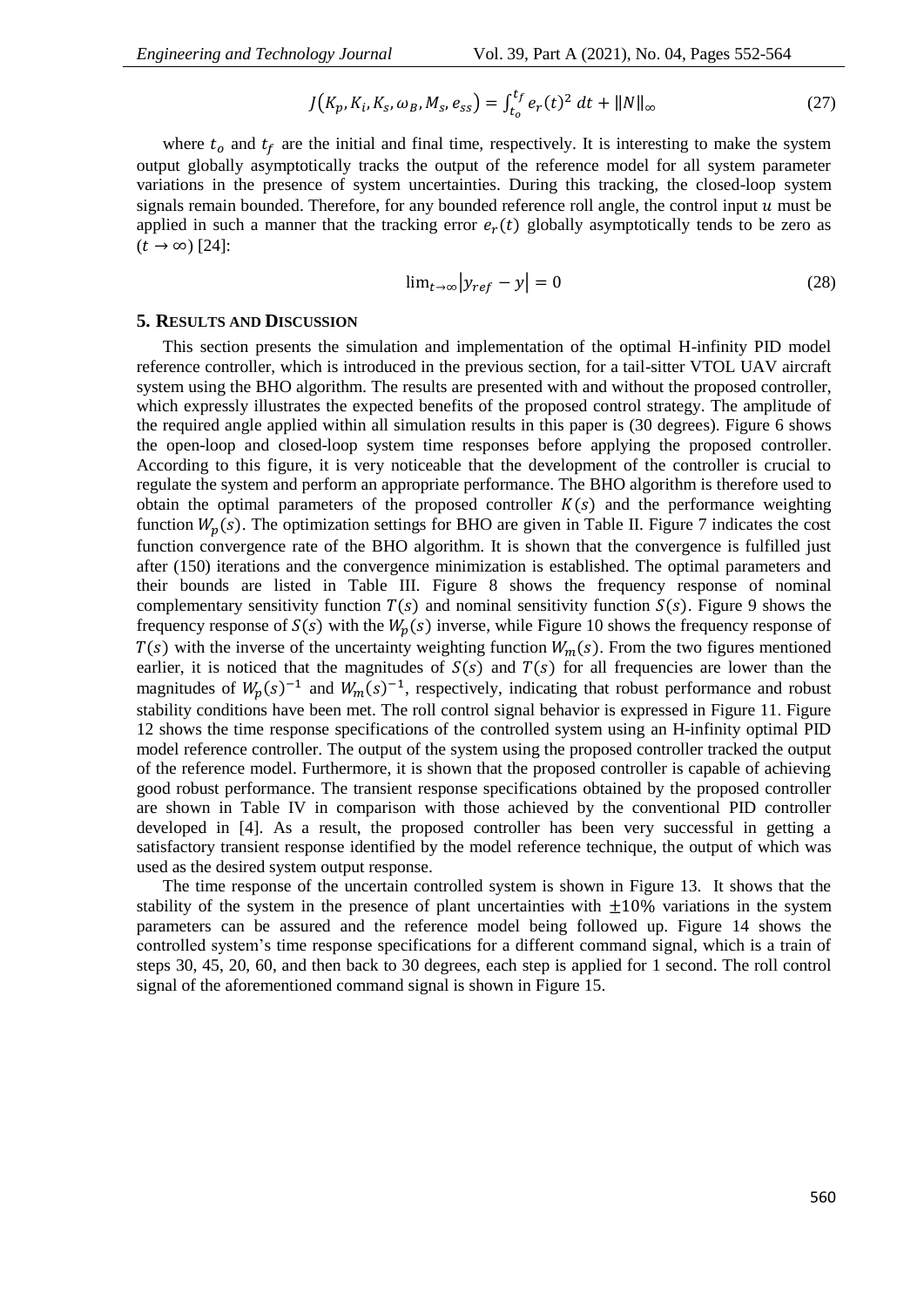

**Figure 6: Time responses of the system before applying the controller (a) open-loop (b) closed-loop**

| <b>Optimization settings</b>          | <b>Number</b> |
|---------------------------------------|---------------|
| Problem dimension (No. of parameters) |               |
| Size of population                    | 50            |
| No. of iterations                     | 150           |
| No. of runs                           |               |

### **Table II: List of BHO algorithm settings**

### **Table III: List of The optimal parameters and their bounds**

| Optimized      | <b>Lower</b> bound | <b>Upper bound</b> | Optimum              |
|----------------|--------------------|--------------------|----------------------|
| parameters     |                    |                    | value                |
| K <sub>n</sub> |                    | 200                | 100.7028             |
| Λ,             |                    | 200                | 76.9314              |
| $K_{\alpha}$   |                    | 100                | 3.1266               |
| $\omega_R$     |                    | 0.1                | 0.0017               |
| $M_{\rm c}$    |                    |                    | 1.8974               |
| $e_{ss}$       |                    | 0.01               | $7.4 \times 10^{-3}$ |
| cost           |                    |                    | 0.8247               |



**Figure 7: The cost function convergence**



**Figure 8: Frequency response characteristics of the nominal complementary sensitivity function**   $(T(s))$  and nominal sensitivity function  $(S(s))$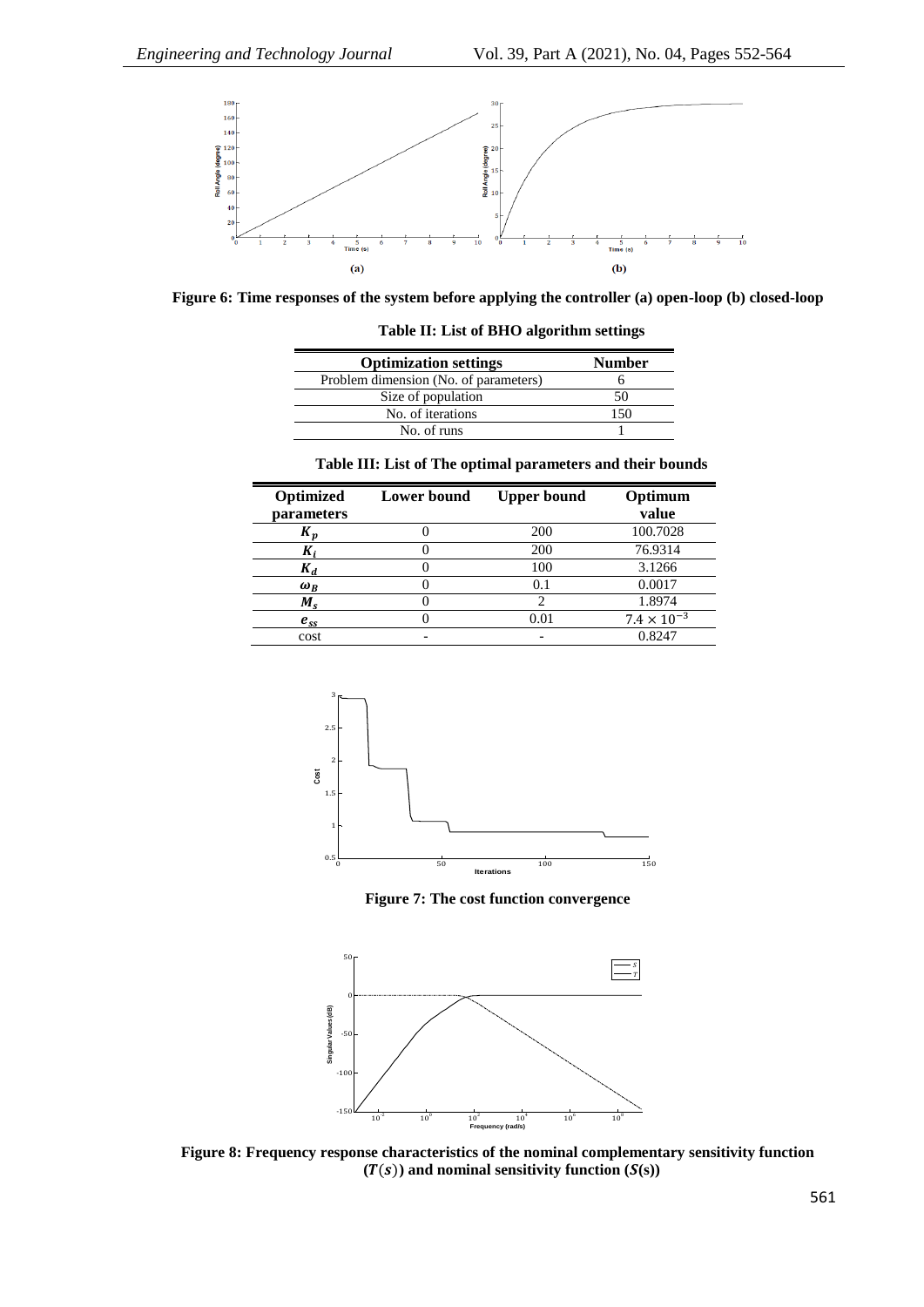

**Figure 9:** Frequency response characteristics of  $(S(s))$  and  $(W_p^{-1})$ 



**Figure 10: Frequency response characteristics of**  $(T(s))$  **and**  $(W_m^{-1})$ 



**Figure 11: Behavior of roll control signal (thrust control)**



**Figure 12: Time response characteristics of the controlled system**

**Table IV: The calculated transient response specifications compared to those resulting from [4]**

| <b>Controller</b>    | transient response specifications    |                        |  |
|----------------------|--------------------------------------|------------------------|--|
|                      | <i>Rise time <math>t_r(s)</math></i> | Settling time $t_s(s)$ |  |
| Conventional PID [4] | 0.125                                |                        |  |
| Proposed controller  | 0.0398                               | በ 12                   |  |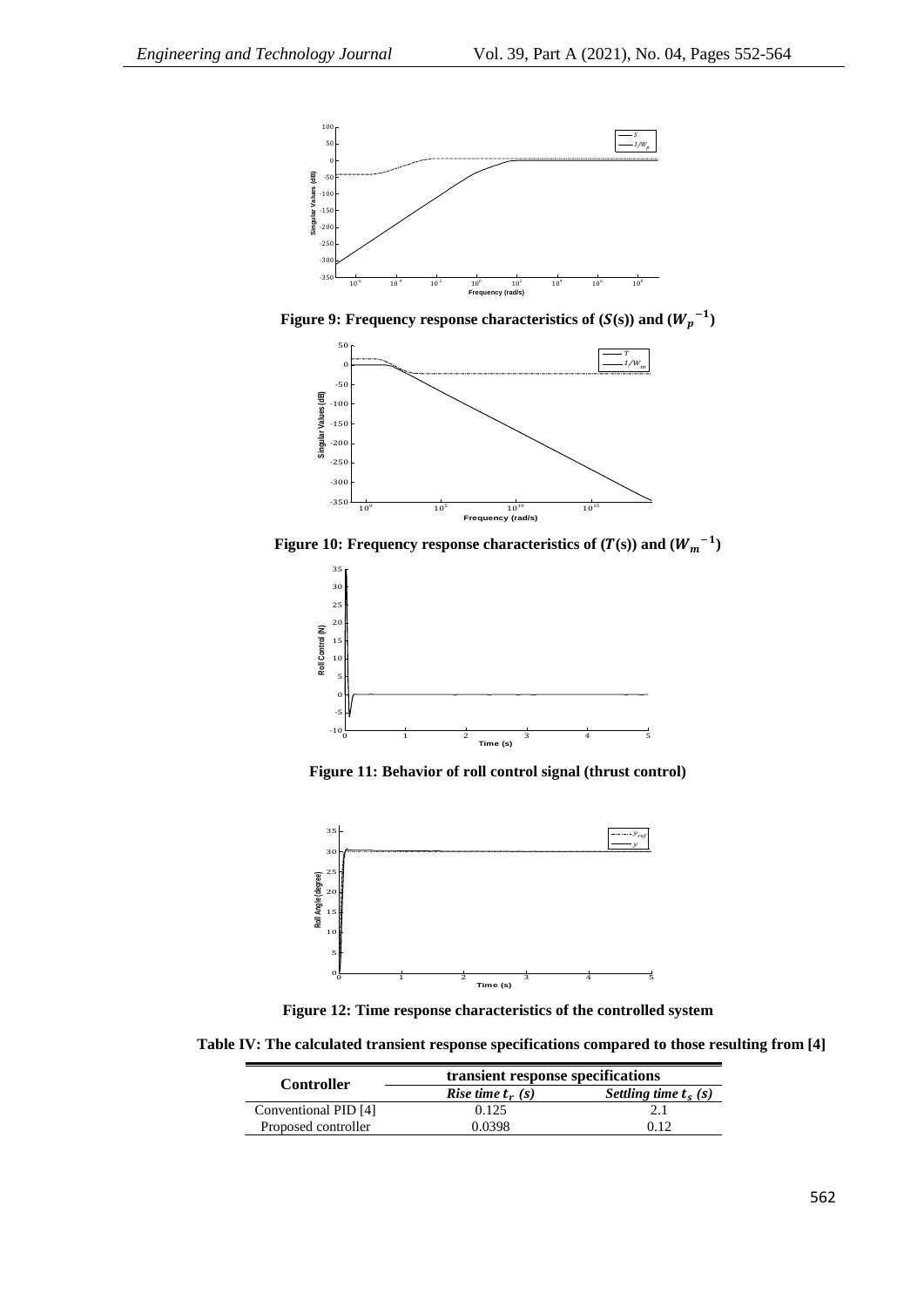

**Figure 13: Time response characteristics of the controlled uncertain system**



**Figure 14: Time response characteristics of the controlled system for a train of steps**



**Figure 15: Behavior of roll control signal for a train of steps**

# **6. CONCLUSION**

In this paper, the model reference control strategy has been mixed with the H-infinity control approach and the PID controller to create a new robust control for roll control of a tail-sitter VTOL UAV system. In this methodology, the controller parameters have been optimized using the BHO algorithm such that the output of the controlled system asymptotically tracks the output of the reference model while all signals in the corresponding controlled system are bounded. The designed control method has established an asymptotic tracking of the desired reference model output for a given bounded command signal with compensating for the uncertainty of the system parameters. A variance in system parameters of  $+10$  percent was taken into consideration. Finally, it was shown that the proposed control strategy could remedy the H-infinity controller's disadvantage in getting the required time response requirements, and could involve the robustness analysis for the PID controller.

#### **References**

**[1]** K. C. Wong, J. A. Guerrero, D. Lara, and R. Lozano, "Attitude stabilization in hover flight of a mini tailsitter UAV with variable pitch propeller," in 2007 IEEE/RSJ International Conference on Intelligent Robots and Systems, USA, pp. 2642–2647, 2007.

**[2]** T. Matsumoto, K. Kita, R. Suzuki, A. Oosedo, K. Go, Y. Hoshino, A. Konno, and M. Uchiyama, "A hovering control strategy for a tail-sitter VTOL UAV that increases stability against large disturbance," in 2010 IEEE international conference on robotics and automation, USA, pp. 54–59, 2010.

**[3]** O. Garcia, A. Sanchez, J. Escareno, and R. Lozano, "Tail-sitter UAV having one tilting rotor: Modeling, Control and Real-Time Experiments," IFAC Proceedings Volumes, Vol. 41, No. 2, pp. 809-814, 2008.